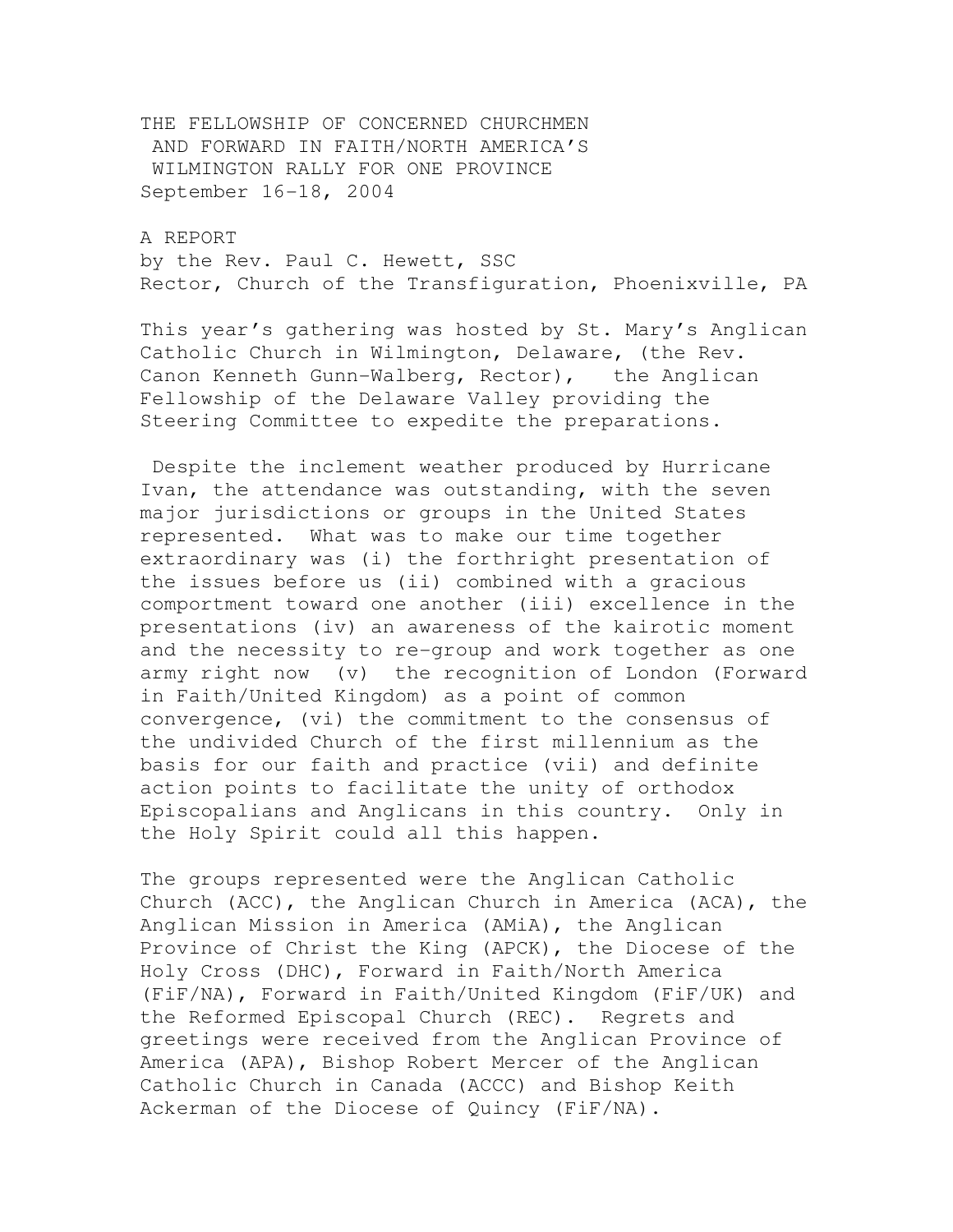On the evening of Thursday the 16th of September the Fellowship of Concerned Churchmen held its Annual Meeting. I gave a brief talk on the situation with the Free Synod in the Church of Sweden and the new Missionary Province. Bishop Obara from Kenya is helping the Missionary Province. The Missionary Province can relate to the Free Synod as reconnaissance to infantry, just as our continuing jurisdictions have related to the larger body of believers as reconnaissance to infantry. Involvement with the Swedes led to involvement with the Norwegians, who set up the Nordic Catholic Church and connected it with the Polish National Catholic Church (PNCC). Now, as we pull together into one province, the PNCC is opening a door to us for more communication, and I will be attending their Buffalo-Erie Diocesan Synod this October 7-9.

The Friday morning Mass was celebrated by Father David Moyer, SSC, President of FiF/NA and Rector of Good Shepherd, Rosemont, Pennsylvania. He was assisted by Father David Ousley, SSC, Rector of St. James the Less, Philadelphia (FiF/NA), and Father Larry Snyder, SSC, Rector of St. Luke's, Newtown (FiF/NA). I gave a homily on the essential oneness of the Body, which we can either reveal or obscure. The place where our community first fell apart in 1974, Philadelphia, could well be the very place where our Lord delights in showing forth healing and renewal.

The morning talks were on the theme of "Recapturing Legitimacy, Orthodoxy and Authority in Anglicanism." Bishop George Langberg of the Diocese of the Northeast (ACA) spoke on Legitimacy. To be legitimate we must live as one in Christ, and embrace the full spectrum of Anglican witness and the historic Book of Common Prayer. Father David Kennedy, SSC (FiF/NA) took up the topic of Orthodoxy, inhering in the Vincentian Canon, the authority of Holy Scripture, the three Creeds, the Apostolic Ministry, the seven Sacraments, the historic Book of Common Prayer, New Testament morality and a relationship with Rome and Orthodoxy. Authority was covered by Father David Ousley, SSC, not only in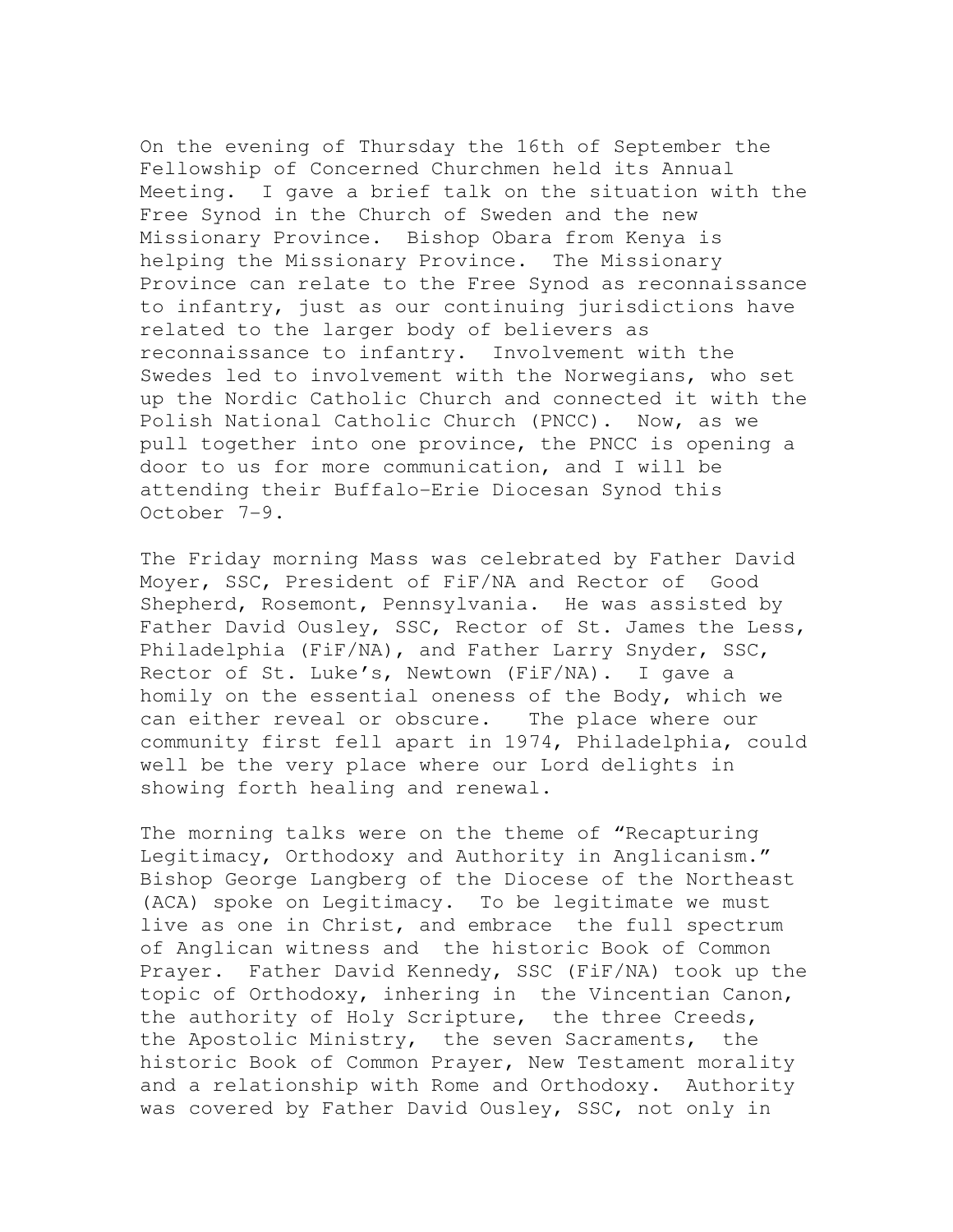terms of the authority of the episcopate and the canons, but of our growing in submission to godly authority, after the example of our Lord.

Friday afternoon was for a panel discussion moderated by Father Michael Heidt, SSC, St. Luke's, Bladensburg, Maryland (FiF/NA) and consisting of Bishop John Broadhurst, Bishop of Fulham (London) and Chairman of FiF/International, Bishop George Langberg, Father David Kennedy, SSC, Father Jonathan Ostman, SSC, Rector of St. John's, Newport, Rhode Island (FiF/NA), and Auburn Traycik, Editor of the Christian Challenge. We dealt with (i) the core issue (heretical Christology) (ii) the infallibility of the Church (iii) the Anglican Network and FiF/NA as a convocation in it, to leaven the lump to whatever extent possible with full catholic witness on apostolic ministry and (iv) the elephant on the table of the New Testament standard of marriage for bishops, clergy and laity. Bishop Robert Waggener (DHC) expressed the view on (iii) that continuing jurisdictions should give this their full support, signing on as members of the FiF/NA Convocation and on (iv) that the Holy Spirit is calling us to more discipline, not less.

On Friday evening after the banquet Bishop Broadhurst gave an address to bring us up to date on the emerging free province in the UK. The prospects for it look good and at this October's Assembly, it will be proclaimed. Having it in place will make a tremendous difference to us in the US, since we will all want to be related to it. At this point, on behalf of all who may read this Report, I would like to express our profoundest gratitude to Bishop Broadhurst for being with us.

The Saturday morning Mass at St. Mary's was celebrated by Bishop William McClain of the Diocese of the Mid Atlantic States (ACC). He gave the homily, highlighting the reconnaissance gains made by the grace of God by the ACC during the past 26 years. Saturday was a "Festival of Faith," a concept for rallies for the faithful started by Father Michael Heidt, SSC. This one was called "One Church, One Faith, One Lord."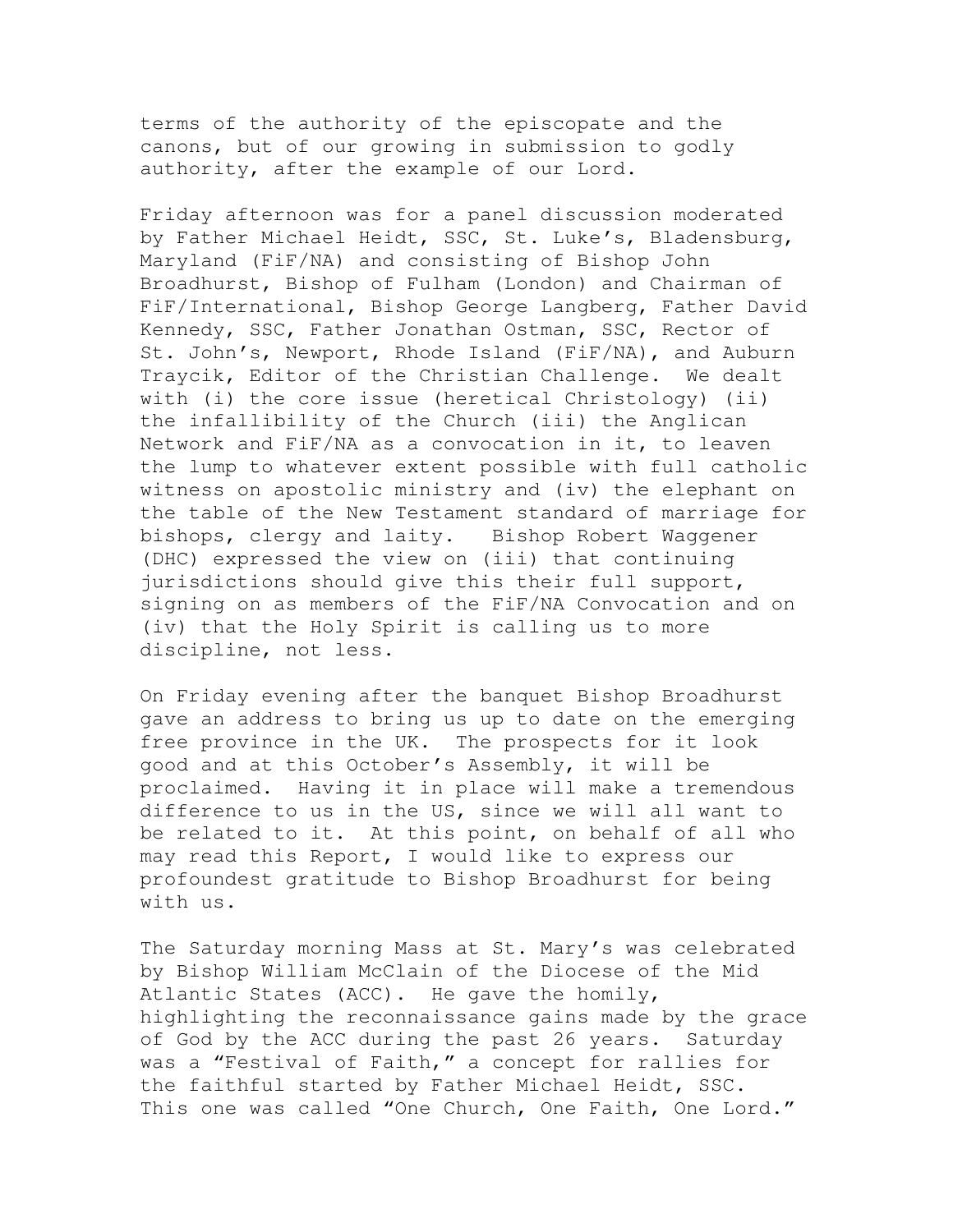Bishop Broadhurst spoke on "One Church," and the extent to which we ourselves are sometimes the obstacle to unity. But in the great and terrible battle which is upon us, the battle for Truth, we must unite into one army of the Lord, and relinquish the existing pattern of guerilla units. The Lord is enabling us to build confidence in one another now, so that we can build a city outside the city, to recover the city. Father David Moyer, SSC, took up the theme "One Faith," noting that we have no faith of our own, only that which has been handed on to us. The three challenges facing us are (i) the loss of our magisterium, the single, standard Book of Common Prayer, (ii) the breakdown of mutually acceptable ministries (the ordination of women) and (iii) the loss of an identifiable method of correction (canons consistent with Scripture and Tradition). The first step toward recovery of the mind of Christ is a united college of our orthodox bishops with competent theologians at their sides for prayer and reflection. Already on this day there were five such bishops present. The foundation we can begin laying immediately is holiness. God wants to form us in his holiness, as ambassadors for Christ, to draw souls to Him. Nothing is more attractive or memorable than holiness, the holiness of God.

Bishop John Rodgers (AMiA) addressed us on "One Lord." Our unity is in Christ, the Saviour of all men, our incarnate Lord, the Son of God, the Word of God, the final Judge, whose claims and whose authority are breathtakingly absolute and eternal. By His Resurrection, sin, Satan and death have crumbled. He fulfills, unites and perfects the ministries of prophet, priest and king, and makes a claim of radical obedience to all who follow Him. His claim upon us right now is for us to knit our lives together in Him, to pray together and to share our ministries together. We are at a kairotic moment during which it is possible for us all to link up as believing Anglicans. If we fail to do so now we may never regain the opportunity. But Bishop Rodgers believes, and all who spoke believe, that we are not going to miss the great opportunity our